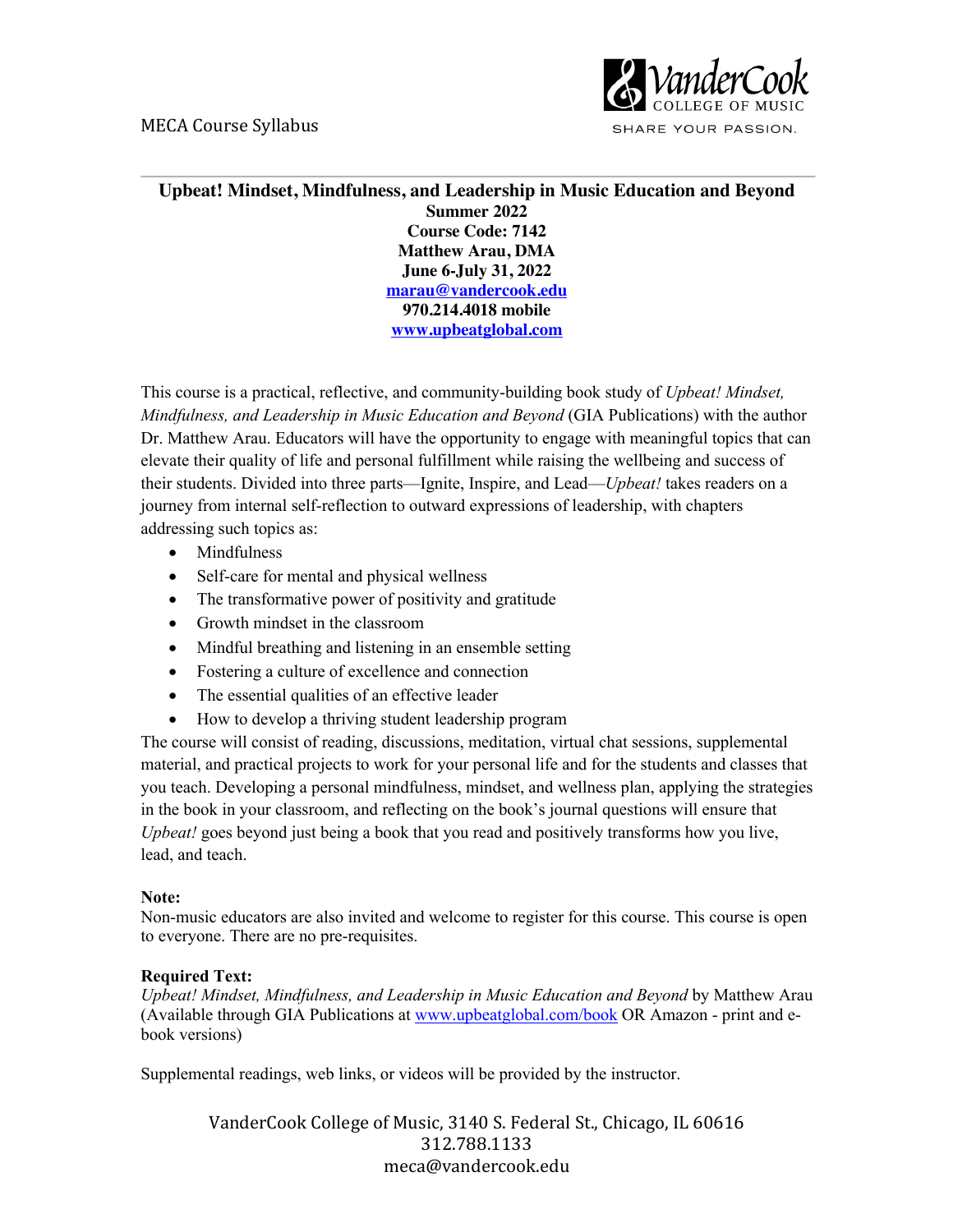

*This Syllabus is subject to change upon notification to the students in a regular class session.*

### Course Learning Objectives

Students should learn and be able to demonstrate:

- Demonstrate an understanding and be able to implement elements of mindset, mindfulness, wellness, and self-care into your own life. (PERSONAL ACTION PLAN, DISCUSSION POSTS & FINAL REFLECTIVE PAPER)
- Demonstrate an understanding and be able to implement elements of mindset, mindfulness, and intentional culture creation into your classroom. (CLASSROOM ACTION PLAN, DISCUSSION POSTS & FINAL REFLECTIVE PAPER)
- Demonstrate an understanding and be able to implement principles, elements, and action steps into developing student leaders in your classroom. (LEADERSHIP ACTION PLAN, DISCUSSION POSTS & FINAL REFLECTIVE PAPER)

### Course Requirements

- Weekly participation in online group message board reflections (public) =  $30\%$ 
	- o Every student is to respond to the public discussion on a particular topic. Students are to actively respond and engage with classmates' posts. I will not mandate a certain number of posts, but please be as active as possible in this virtual discussion. Submit your original post by Thursday at  $11:59$  pm. Please have your responses submitted online by Sunday at 11:59 pm of the week posted.
- 3 Action Plans  $= 30\%$  (10\% each)
	- o Author 3 Action Plans at the end of each part of the book.
- Attend a minimum of three out of four online Zoom Class sessions. (If you have to miss a class, watch the recording of the missed online class session and submit to Dr. Arau a reflection/summary within five days of the class) =  $25\%$
- Exit Assessment (see Week  $8 = 15\%$

### Grading Scale

- $A = 90-100$
- $B = 80-89$
- $C = 70-79$
- $D = 60-69$
- $F = 59$  & below

### **Discusssion Posts:**

For Discussion posts each week, every student is to respond to the public discussion on a particular topic. Students are to actively engage and question each other. I will not mandate a certain number of posts, but please be as active as possible in this virtual discussion. Do your best to have your initial post made by Thursday at 11:59 pm so that you can engage with other posts and the students can interact with your post. Please have your responses to classmates submitted online 11:59 pm on Sunday night of the week posted.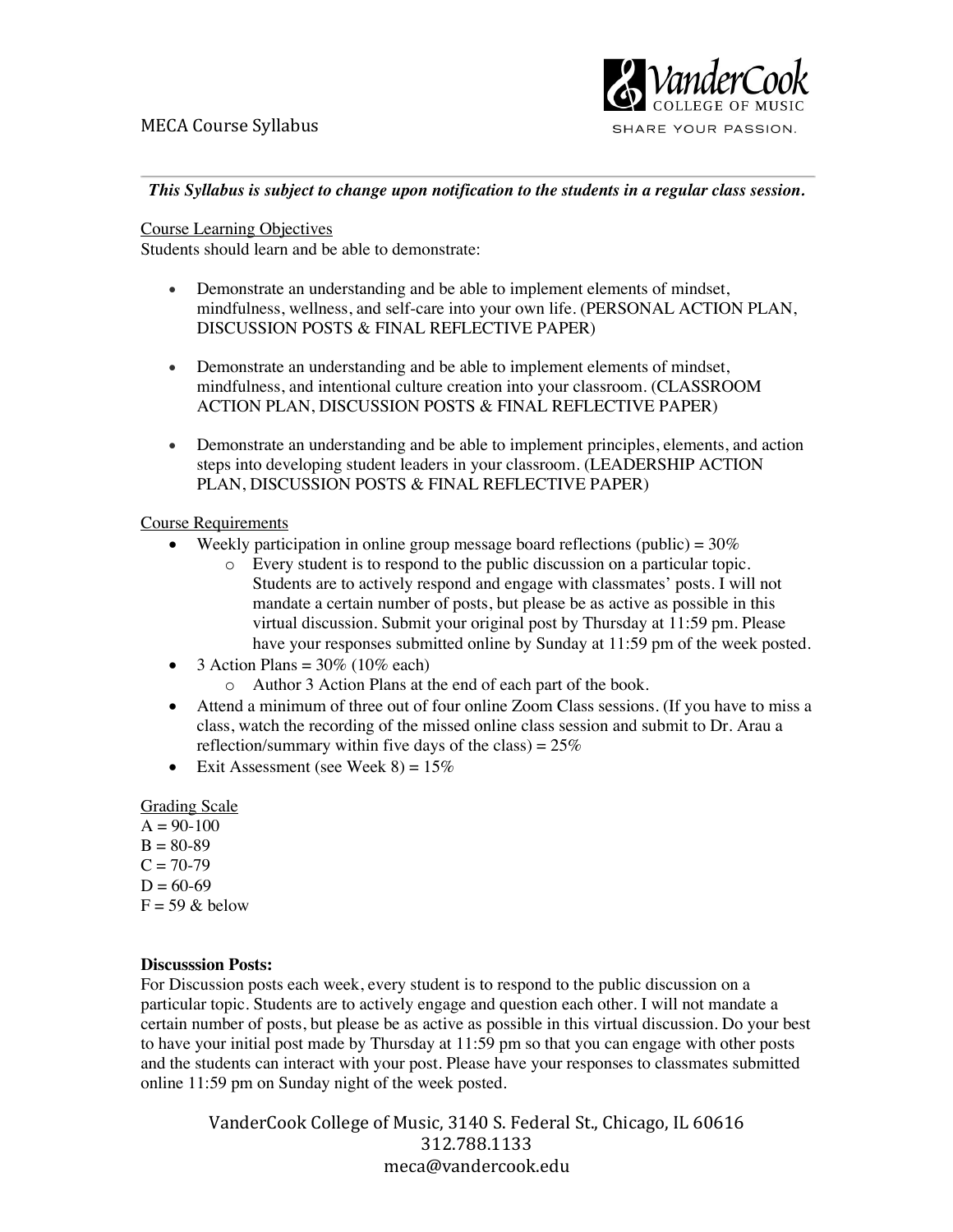

SHARE YOUR PASSION.

# *Upbeat!* **COURSE CALENDAR**

## **PART 1:** *IGNITE!*

## Week 1

- June  $6-12$
- READ:
	- o *Upbeat!* Prelude, Introduction, and Chapter 1 Choosing Your Upbeat
	- o Supplemental material
- ASSIGNMENTS
	- o Discussion post and responses to classmates in Schoology
	- o Application and Journal Questions at the end of the chapter
	- o Morning or evening mindfulness/meditation practice

## Week 2

- June 13-19
- READ
	- o *Upbeat!* Chapter 2 The Power of G.E.T.
	- o *Upbeat!* Chapter 3 Supercharge Your Morning: The Upbeat to Your Day
	- o Supplemental material
- ASSIGNMENTS
	- o Discussion post and responses to classmates
	- o Application and Journal Questions at the end of the chapter
	- o Morning or evening mindfulness/meditation practice

## • **GROUP ONLINE ZOOM CLASS #1: 6/19, 6:00-7:00pm Central Time**

## Week 3

- June 20-26
- READ
	- o *Upbeat!* Chapter 4 Sustain Your Upbeat All Day
	- o Supplemental material
- ASSIGNMENTS
	- o Discussion post and response to classmates
	- o Application and Journal Questions at the end of the chapter
	- o Morning or evening mindfulness/meditation practice
	- o **Personal Mindfulness, Mindset, and Wellness Intention and Action Plan integrating the first 4 chapters of** *Upbeat!* – submit to Schoology by 11:59 pm on Sunday, June 26th.
- **GROUP ONLINE ZOOM CLASS #2: 6/26, 6:00-7:00pm Central Time**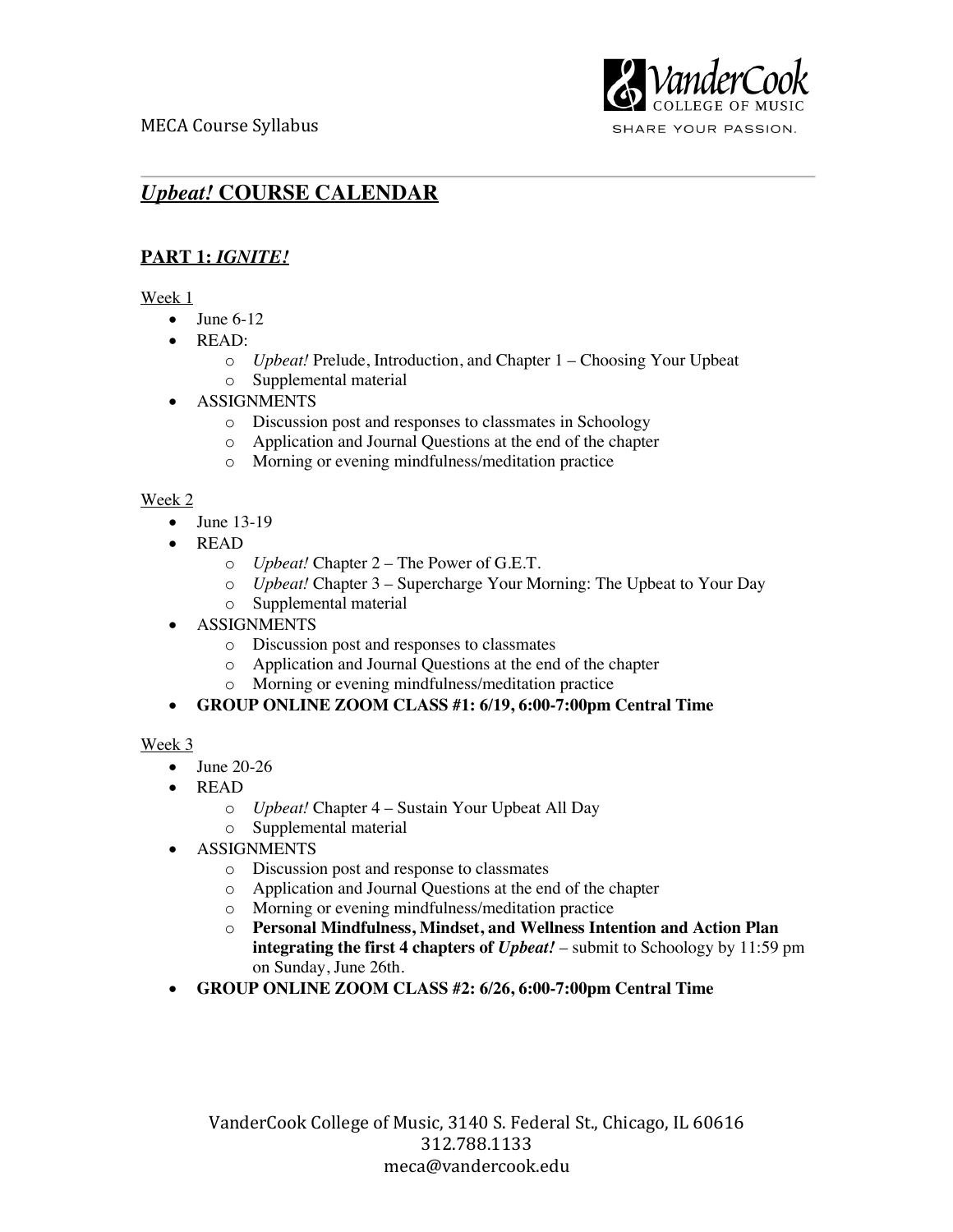

**PART 2:** *INSPIRE!*

Week 4

- June 27-July 3
- READ
	- o *Upbeat!* Chapter 5 Upbeat Mindset
	- o *Upbeat!* Chapter 6 Mindfulness in the Classroom
	- o Supplemental material
- ASSIGNMENTS
	- o Discussion post and response to classmates
	- o Application and Journal Questions at the end of the chapter
	- o Morning or evening mindfulness/meditation practice

### Week 5

- $\bullet$  July 4-10
- READ
	- o *Upbeat!* Chapter 7– Creating an Upbeat Culture
	- o Supplemental material
- ASSIGNMENTS
	- o Discussion post and responses to classmates
	- o Application and Journal Questions at the end of the chapter
	- o Morning or evening mindfulness/meditation practice
	- o **Classroom Mindset, Mindfulness and Culture Intention and Action Plan integrating chapters 5-7 of** *Upbeat!* – submit to Schoology by 11:59 pm on Sunday, July 10.

## **PART 3:** *LEAD!*

### Week 6

- July 11-17
- READ
	- o *Upbeat!* Chapter 8 Upbeat Leadership
	- o *Upbeat!* Chapter 9 The 4 C's of Upbeat Leadership: Character
	- o Supplemental material
- ASSIGNMENTS
	- o Discussion post and responses to classmates
	- o Application and Journal Questions at the end of the chapter
	- o Morning or evening mindfulness/meditation practice
- **GROUP ONLINE ZOOM CLASS #3: 7/17, 6:00-7:00pm Central Time**

### Week 7

- July 18-24
- READ:
	- o *Upbeat!* Chapter 10 The 4 C's of Upbeat Leadership: Competence
	- o *Upbeat!* Chapter 11 The 4 C's of Upbeat Leadership: Connectiom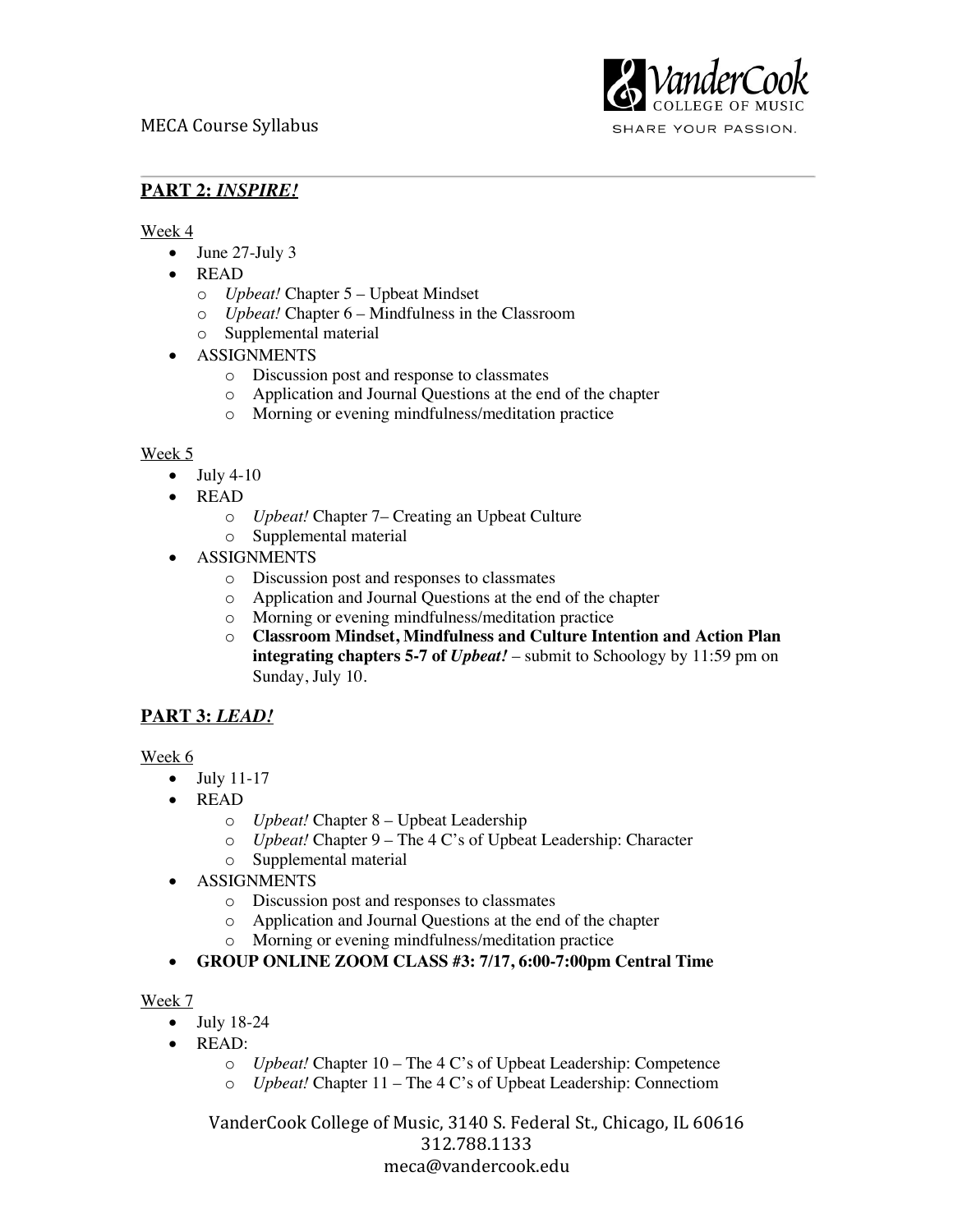## MECA Course Syllabus



SHARE YOUR PASSION.

- o Supplemental material
- ASSIGNMENTS
	- o Discussion post and responses to classmates
	- o Application and Journal Questions at the end of the chapter
	- o Morning or evening mindfulness/meditation practice

## • **GROUP ONLINE ZOOM CLASS #4: 7/24, 6:00-7:00pm Central Time**

### Week 8

- $\bullet$  July 25-31
- READ:
	- o *Upbeat!* Chapter 12 The 4 C's of Upbeat Leadership: Clarity AND Coda o Supplemental material
- ASSIGNMENTS
	- o Discussion post and responses to classmates
	- o Application and Journal Questions at the end of the chapter
	- o Morning or evening mindfulness/meditation practice
	- o **Classroom Student Leadership Action Plan integrating chapters 8-12 of**  *Upbeat!* – submit to Schoology by 11:59 pm on Sunday, July 31st.
- **EXIT ASSESSMENT (Reflective Paper)**

Write a BRIEF reflection of the course (no more than 3-5 pages double spaced). Included with the reflection should be a brief outline of the concepts you found most relevant and a discussion on how this material will be implemented in your personal life, classroom, and beyond. Draw from your three Intention and Action Plan Assignments plans, readings, viewings, discussion posts, and Zoom Class sessions, plus experiences outside of this course. What do you foresee as your next steps to integrate what you have experienced and learned in this class? SUBMIT ON SCHOOLOGY. **ALTERNATE ASSIGNMENTS WILL BE CONSIDERED. PROPOSE IN A PERSONAL MESSAGE THROUGH SCHOOLOGY or email marau@vandercook.edu.** – submit to Schoology by 11:59 pm on Sunday, July  $31^{st}$ .

### **Recommended Texts for independent reading during or after this class:**

*Broadcasting Happiness: The Science of Igniting and Sustaining Positive Change* by Michelle Gielan (BenBella Books)

*The Culture Code: The Secrets of Highly Successful Groups* by Daniel Coyle (Bantam Books)

*Dare to Lead: Brave Work. Tough Conversations. Whole Hearts* by Brené Brown (Random House)

*Mindfulness for Beginners: Reclaiming the Present Moment--and Your Life* by Jon Kabat-Zinn (Sounds True)

*Mindfulness for Teachers: Simple Skills for Peace and Productivity in the Classroom* by Patricia A. Jennings (W. W. Norton)

*Mindset: The New Psychology of Success* by Carol Dweck (Random House)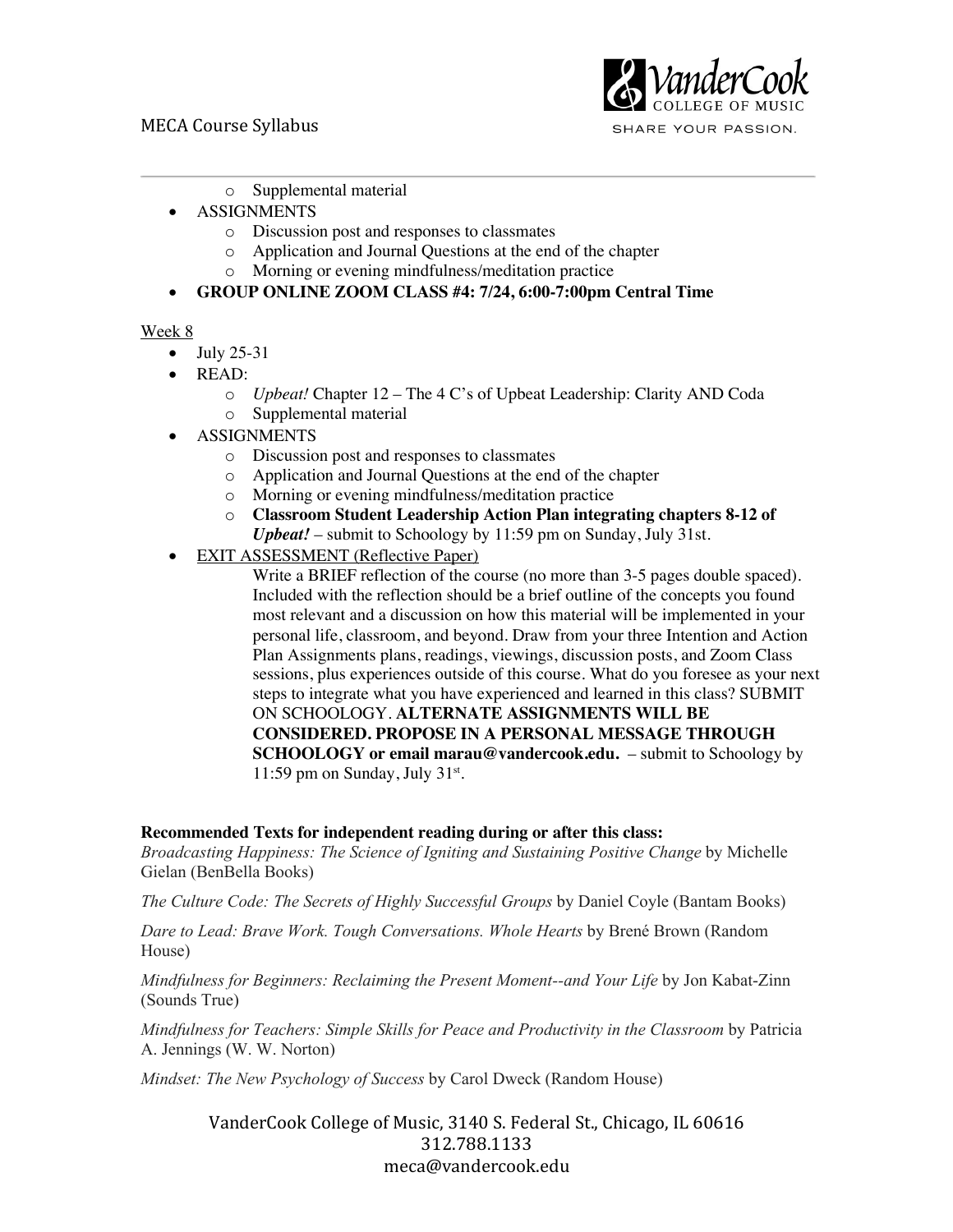## MECA Course Syllabus



SHARE YOUR PASSION.

*Peace is Every Step: The Path of Mindfulness in Everyday Life* by Thich Nhat Hanh (Bantam Book)

*The Power of a Positive Team: Proven Principles and Practice that Make Great Teams Great* by Jon Gordon (John Wiley & Sons)

### Attendance and Conduct

As this is an online course, timely completion of both elements of online engagement will justify attendance. All students must also virtually attend at the online chat sessions.

Professionalism is expected at all times in the online message boards. As the material covered in this book study can be personal and sensitive, please approach your contributions accordingly. Everything posted in the message boards should be considered public. If you would like to receive feedback or communicate privately, please contact me directly.

### MECA courses and ISBE Standards

MECA courses, by their very nature and design, address the ISBE Music Content and Professional Teaching Standards throughout the course content. Music technology courses also incorporate the ISBE Technology Standards.

### VanderCook Candidate Outcomes Addressed

The outcomes that the College strives to develop in its teacher candidates were derived from the institution's Conceptual Framework and are expressed in its core dispositions. This course addresses the following Candidate Outcomes:

- 1. Academic ability and diligence leading to a lifetime of learning
- 2. Skill in the process of teaching
- 3. Self-discipline and persistence
- 4. Interpersonal and intrapersonal skills
- 5. Good citizenship and personal integrity
- 6. Building pragmatic links with educational programs in diverse communities
- 7. Professionalism in action word, and appearance

#### Academic Honesty

Candidates are expected to maintain the highest standards of integrity in their academic work. Failure to do so will jeopardize a candidate's success in the program. Examples of academic dishonesty include:

- Presenting another's words, music, or concepts as your own by failing to acknowledge or properly cite the source.
- Communicating or receiving answers or information to/from another in a testing situation.
- Consulting notes or any other source of answers/information in a testing situation, unless the instructor authorizes such access.
- Making available or accessing tests or quizzes from current or previous classes unless explicitly authorized by the instructor.